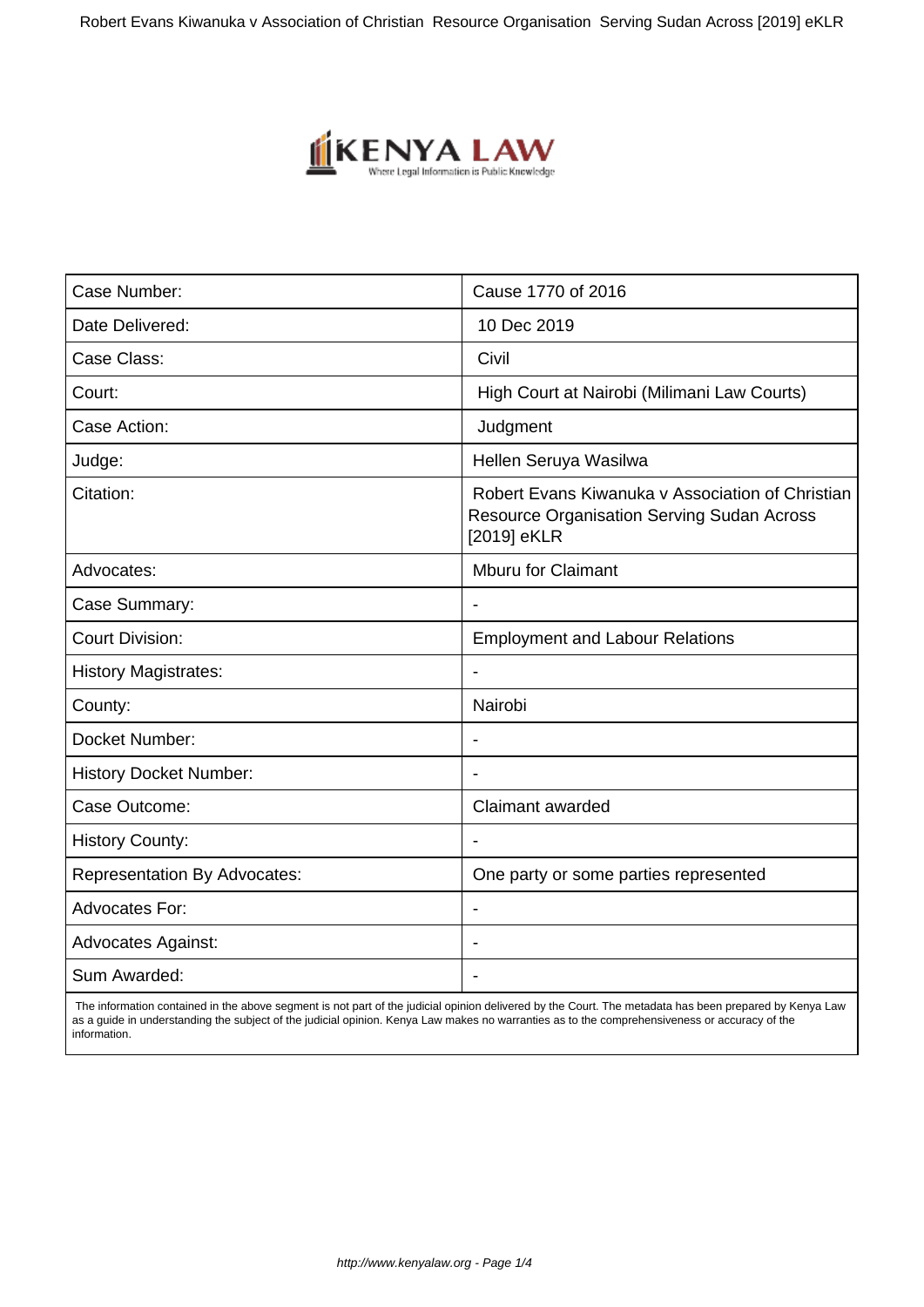# **REPUBLIC OF KENYA**

# **IN THE EMPLOYMENT AND LABOUR RELATIONS COURT AT NAIROBI**

# **CAUSE NO. 1770 OF 2016**

# **(Before Hon. Justice Hellen S. Wasilwa on 10th December, 2019)**

**ROBERT EVANS KIWANUKA......................................................................CLAIMANT**

# **VERSUS**

# **ASSOCIATION OF CHRISTIAN**

# **RESOURCE ORGANISATION**

**SERVING SUDAN ACROSS..................................................................RESPONDENT**

# **JUDGMENT**

**1.** The Claimant, Robert Evans Kiwanuka filed a Statement of Claim dated 30/08/2016 and later filed an Amended Statement of Claim on 13/09/2019 seeking employment benefits under the pension scheme and unpaid leave against the Respondent, Association of Christian Resource Organisation Serving Sudan (ACROSS).

**2.** He avers that the Respondent offered him employment as Accounts Assistant based in Juba, Sudan. That he was promoted to Accountant by the end of 2010 and that the contract was renewed every year under different capacities. That in 2013, the Respondent offered him another 1 year contract as a Project Assistant, which position had been widely advertised and that he signed the contract in January 2013 to end on 31/12/2013.

**3.** That during his employment, the Respondent had a pension scheme held with Jubilee Insurance Company of Kenya Limited which deducted from him a varied monthly sum of Kshs. 27,834/= thereabout or more and duly remit the same to the Staff Retirement Benefits Scheme held with the said Jubilee Insurance Company Limited.

**4.** He avers that on 26/07/2013, he received a notice ending his contract, which would be terminated on 31/08/2013 due to nonrenewal of his working permit by the government of South Sudan under the explanation that positions were being nationalised as the nation had gained independence. That he thus pursued clearance with the relevant departments and was issued with a Final Exit Clearance Form indicating he had 12 days' leave which were pending.

**5.** That he left the South Sudan office on 30/08/2013 and travelled to Nairobi to pursue the final dues with the Financial Controller at the Head Office in Nairobi. That on diverse dates between 2013 and 2016, he visited the Respondent's Nairobi Head Office and the Regional office in Juba demanding his pension payments and that after several email correspondences, the Respondent stopped the email communication in 2015.

**6.** It however received him at the Head Office and promised to follow up on the payments and when he formerly requested them for details of his pension in May 2016, they issued him with a statement and informed him the Respondent had withdrawn Kshs. 662,075.17 on 06/03/2014.

**7.** That he sought a proper explanation from the Respondent as to when the payments would be made but none was given thus necessitating this suit. That from the statements, he realised his last contribution as per the Pension Fund was in January 2013 yet the Respondent duly deducted the contributions from February 2013 until August 2013 but never remitted the same to the fund. That this deprived him of earned interest at fund rates and that for 3 years, the Respondent never denied or informed him the reasons why they had withdrawn and withheld his pension.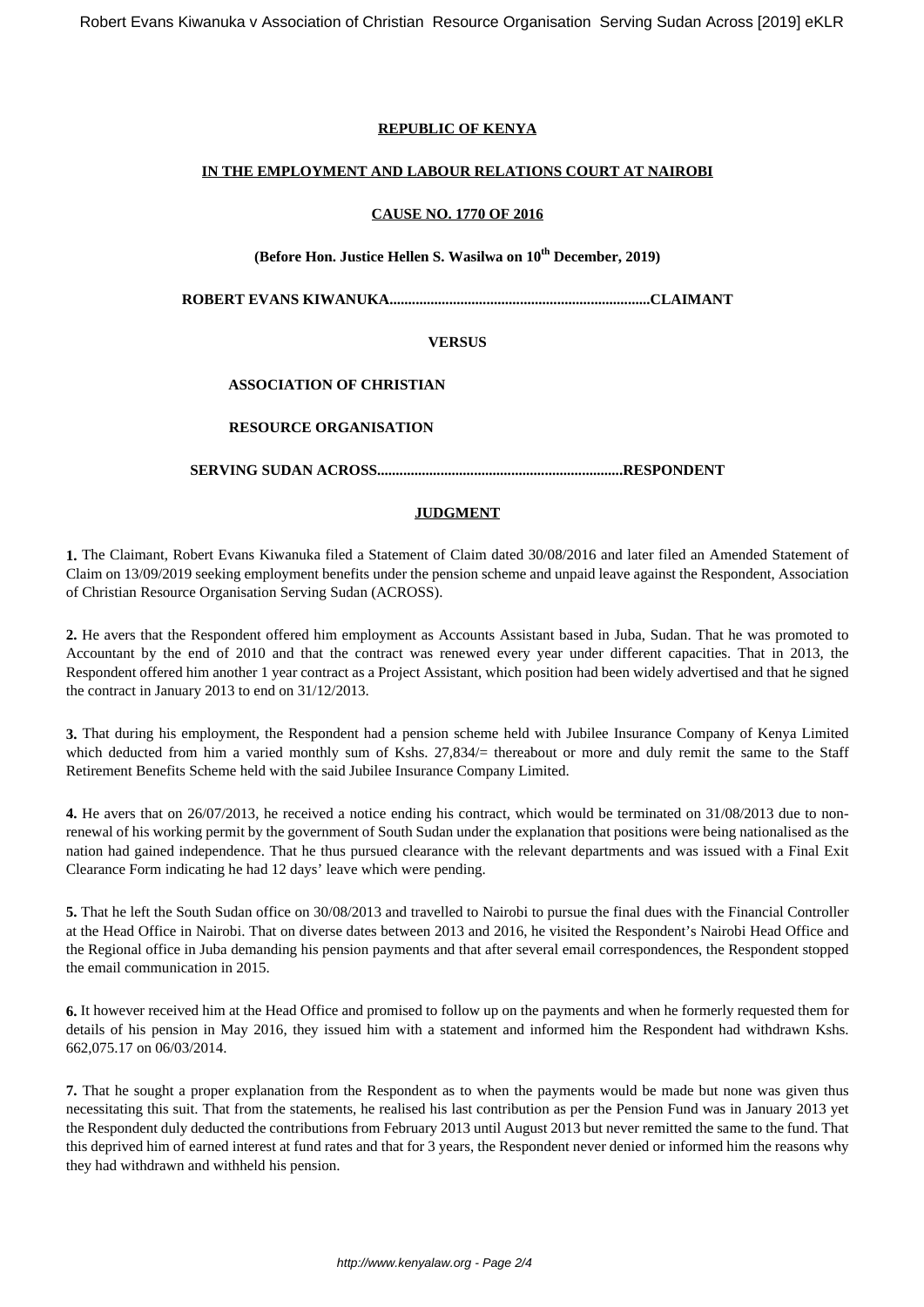**8.** That his advocates wrote a demand letter and notice of intention to sue to the Respondent but its advocates responded denying knowing him as an employee and he particularizes his pension and leave at *paragraph 16 of his Claim*. He prays for award/judgment against the Respondent for:-

*a) A declaration that the Claimant was an employee of the Respondent.*

*b) Leave days amounting to Kshs. 109,480.00*

*c) Kshs. 662,075.17 being pension withdrawn on 06/03/2014.*

*d) Interest from date of withdrawal of the payment till payment at fund rates.*

*e) Kshs. 191,688.00 being pension for the unremitted contributions for the period of seven months.*

*f) Interest on the unremitted deductions above at fund rates.*

*g) The interest to be calculated by the fund managers at Jubilee Insurance Company Ltd at the Respondent's cost.*

*h) The Honourable Court do issue orders and give such directions as it deems fit to meet the ends of justice.*

#### *i) The Respondent to pay costs and interests.*

**9.** In his Witness Statement, the Claimant states he was employed by the Respondent from 01/08/2010 and that as an Accounts Assistant, he was under the Finance Manager who was based in Nairobi and was attached to the integrated Response program funded by UNHCR.

**10.** That all financial reports would be sent to Nairobi for approval and system uploading and that he also undertook finance system training for 8 weeks in October 2010 in Nairobi which got him promoted to the Accountant position.

**11.** He states that he was asked to serve at the Head Office for further inductions from January to March 2011 and that he held the accountant position until December 2012. That after receiving the termination notice, he requested to clear with the organization and got busy with the then strategy review process which delayed his departure.

**12.** CW1, the Claimant testified in court on 17/09/2019 and adopted his filed Statement, List of Documents and Further List of Documents as his evidence. He stated that he also visited Jubilee Insurance in 2017 who gave him a statement as to how much in terms of growth the fund would have grown and stated that the amount would have been Kshs. 778,000/=.

**13.** That the unremitted would have grown to Kshs. 283,848.60 but he did not know how much it would have grown in 2018 and 2019. He asked the court to grant him what the fund would have been today and further asked for leave days and cost of the suit.

# **Claimant's Submissions**

**14.** The Claimant submits that his payslips in *document number 4 in his filed bundle* shows that 8% pension fund was deducted but that *document number 8* indicates the last month of contribution as January 2013. That the pension fund savings were held in Kenya Shillings and that *document number 1 in his further list* shows that the withdrawn amount would have earned interest and that the total fund amount was Kshs. 778,335.42 by the end of 2017. He submits that the leave days he claims amount to Kshs. 218,961.60, which he erroneously calculated and pleaded as Kshs. 109,480.

**15.** He prays that the amount for leave days be paid in Kenya Shillings given the time that has passed since he left employment when he would still have held a bank account in South Sudan Pounds and calculates the prevailing exchange rate as Kshs. 88.00.

**16.** He urges this court to restore him to the same position he would have been if he was collecting his pension savings which he